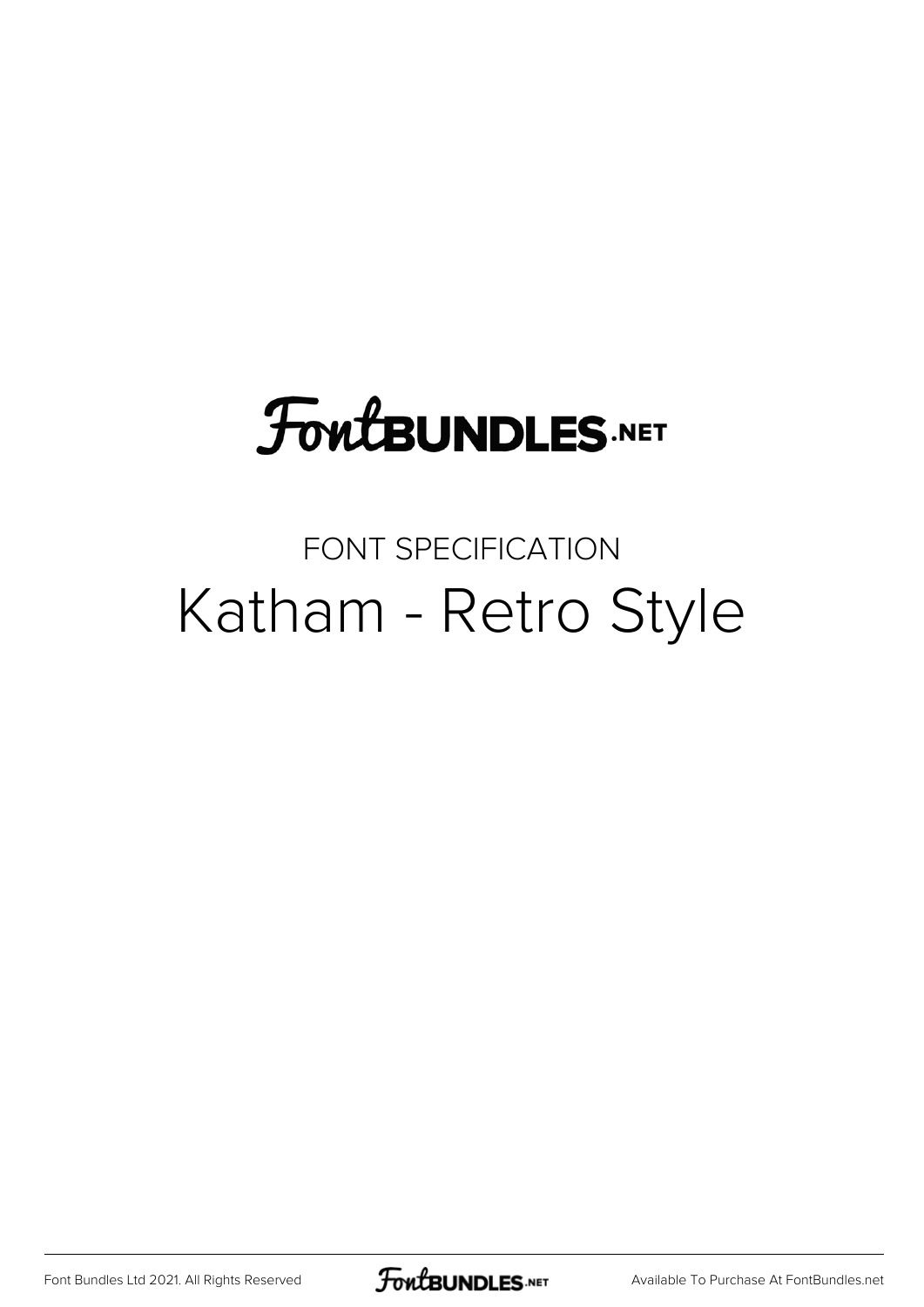#### Katham - Regular

**Uppercase Characters** 

#### ABCDEFGHIIKLMN OPORSTUVWXYZ

Lowercase Characters

#### a b c d e f g h i j k l m n o p q r s T u v wxyz

**Numbers** 

#### 0123456789

Punctuation and Symbols

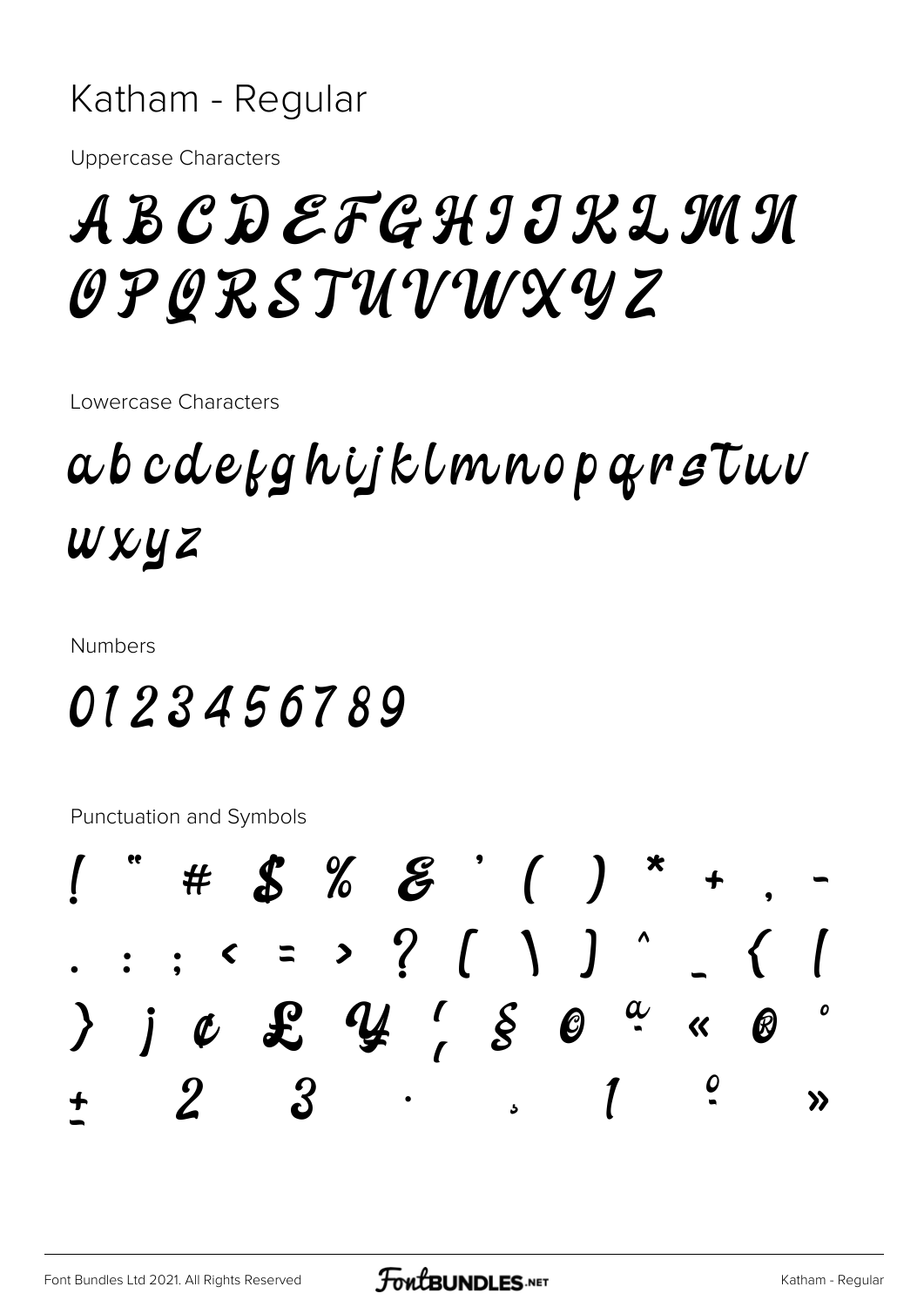All Other Glyphs

# À Á Â Ã Ä Å Æ Ç È É Ê Ë Ì Í Î Ï Ð Ñ Ò Ó Ô Õ Ö × Ø Ù Ú Û Ü Ý Þ ß à á â ã ä å æ ç è é ê ë ì í î ï ð ñ ò ó ô õ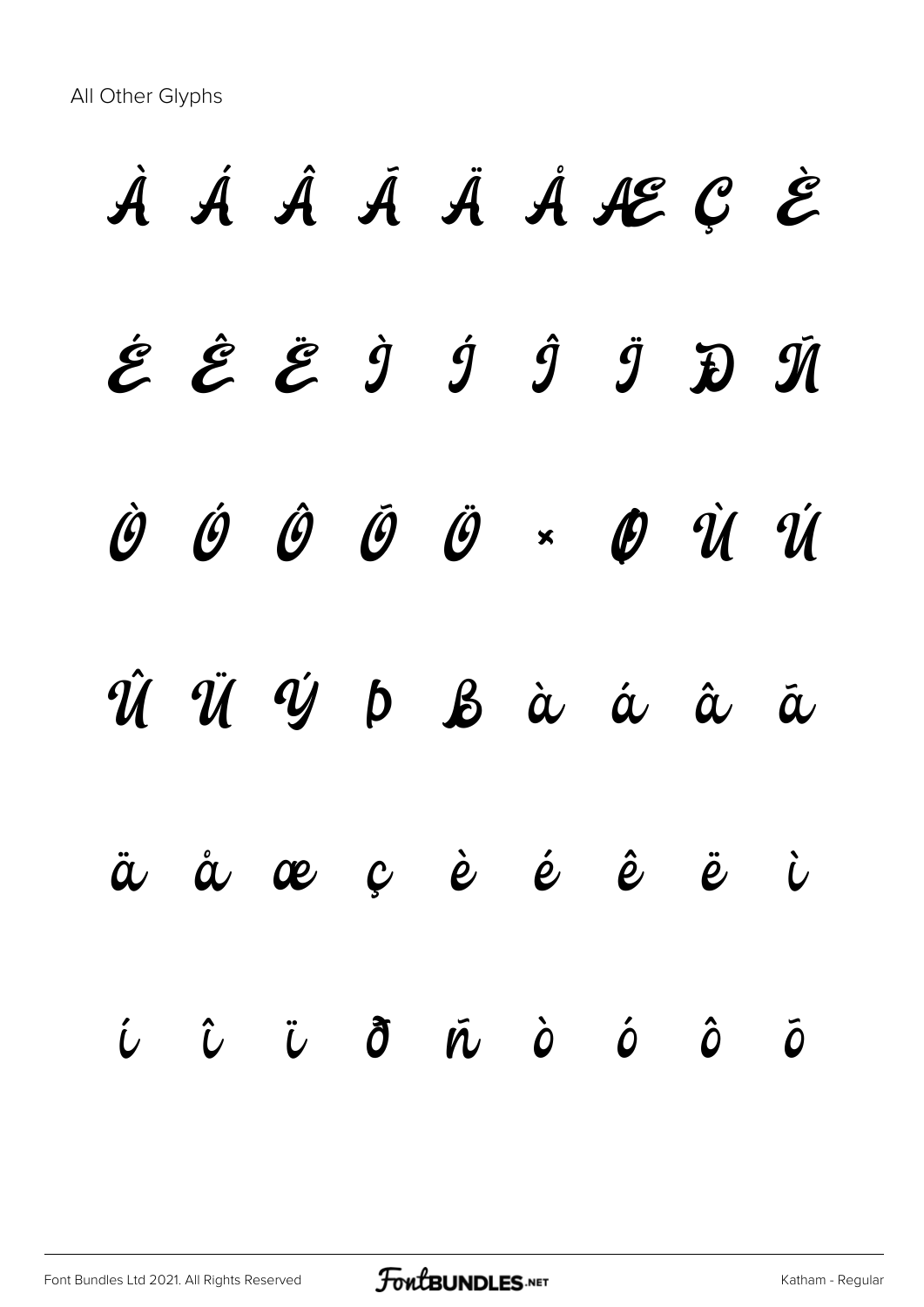

FEU  $\mathcal{E}$ OER  $\bm{\theta}$ EP C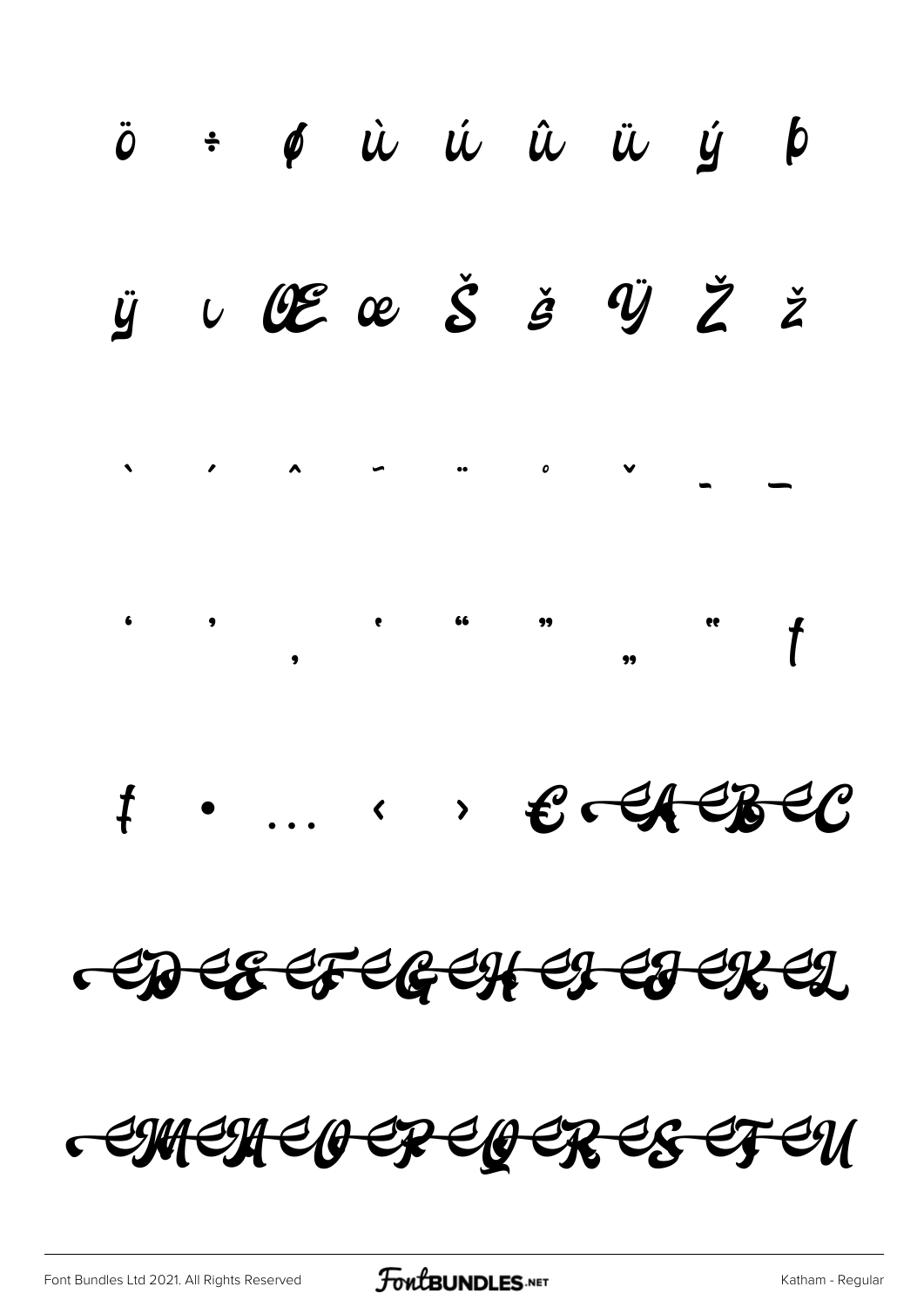carenceren eza d e d g h i j k l m  $\eta$  op q  $\eta$  s  $\tau$   $\eta$   $\nu$  $w$   $x$   $y$   $z$   $\rightarrow$   $\rightarrow$   $\rightarrow$   $\rightarrow$   $\rightarrow$ CECFCECHEL CHERCHEM CHEOEPEOERES ET ENEV erregeyezea et eredee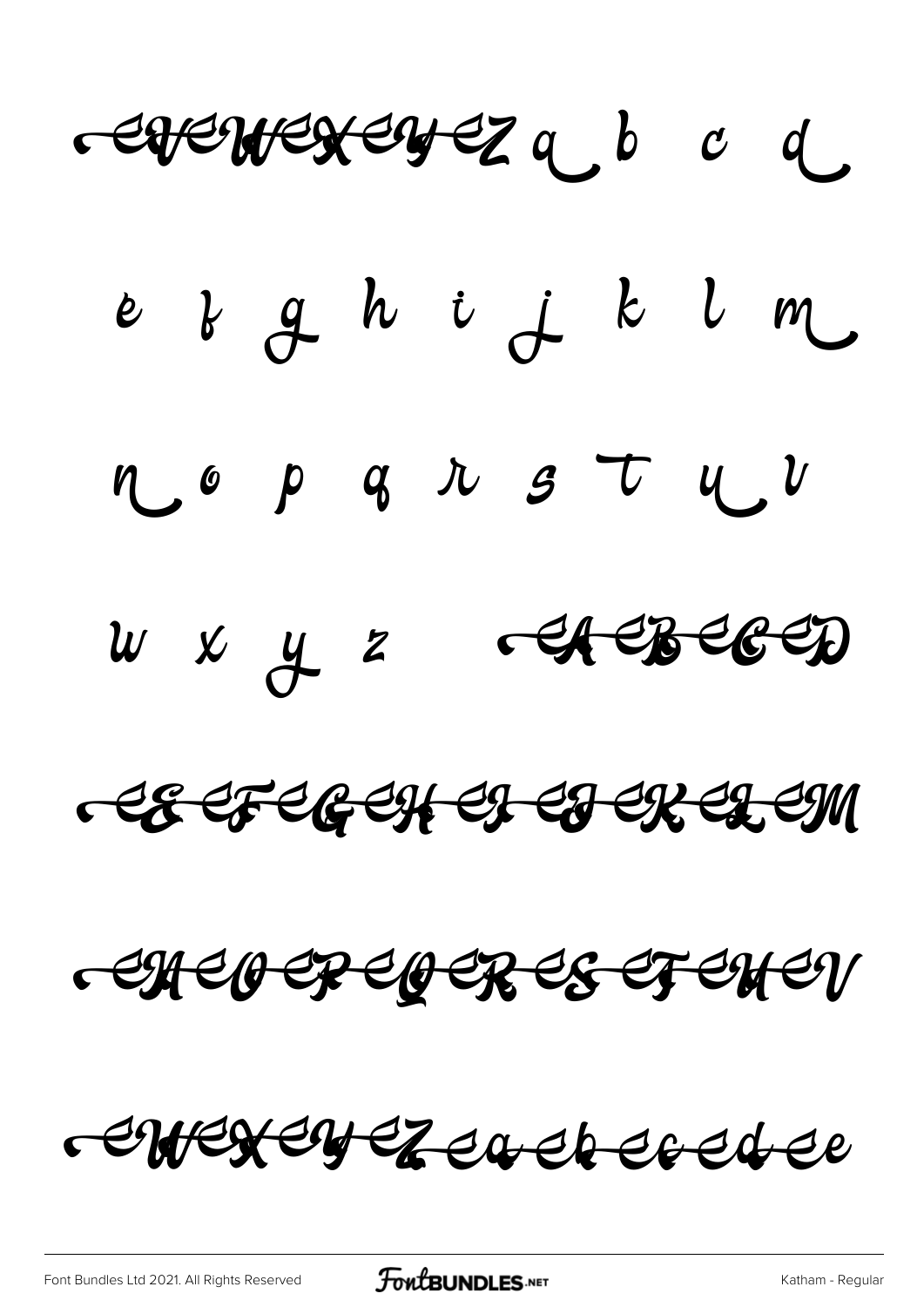

er eper er er er er er en

# gahaea ja talamarraes